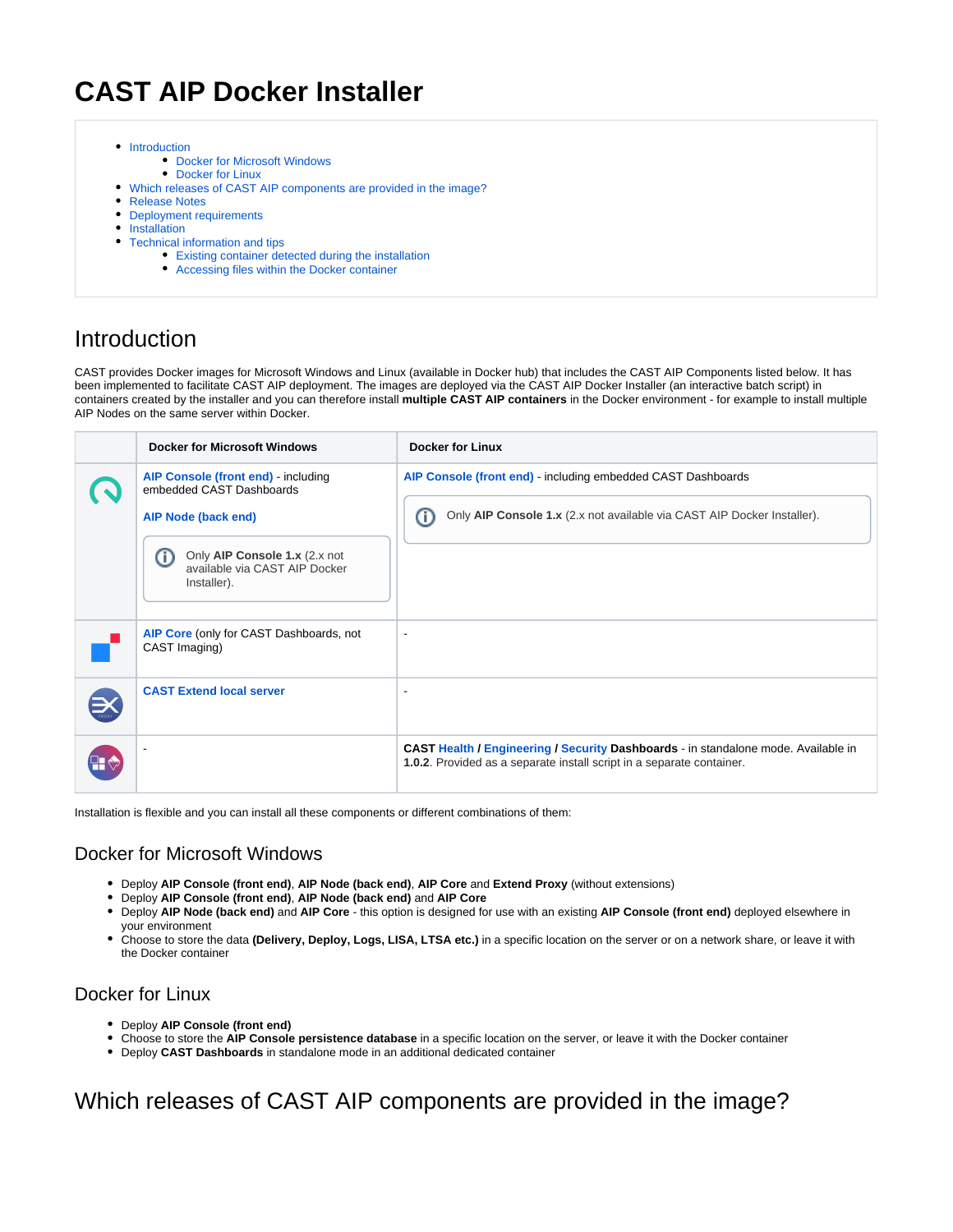The Docker images provided by CAST will contain the most recent "funcrel" releases of each component where possible. Images are updated as soon as new releases of components are shipped. You can inspect the content of the images via Docker hub (Docker ID account required). The "latest" tag contains the most recent release:

- **Microsoft Windows image for Console/AIP Node/AIP Core/Extend Proxy**: **[https://hub.docker.com/r/castaip/windows\\_pack/tags?](https://hub.docker.com/r/castaip/windows_pack/tags?page=1&ordering=last_updated) [page=1&ordering=last\\_updated](https://hub.docker.com/r/castaip/windows_pack/tags?page=1&ordering=last_updated)**
- **Linux image for Console/AIP Node/AIP Core/Extend Proxy**: **[https://hub.docker.com/r/castaip/linux\\_pack/tags?](https://hub.docker.com/r/castaip/linux_pack/tags?page=1&ordering=last_updated) [page=1&ordering=last\\_updated](https://hub.docker.com/r/castaip/linux_pack/tags?page=1&ordering=last_updated)**
- **Linux image for standalone Dashboards: [https://hub.docker.com/r/castaip/dashboards\\_linux/tags?page=1&ordering=last\\_updated](https://hub.docker.com/r/castaip/dashboards_linux/tags?page=1&ordering=last_updated)**

## <span id="page-1-0"></span>Release Notes

See **[CAST AIP Docker Installer - Release Notes](https://doc.castsoftware.com/display/DOCCOM/CAST+AIP+Docker+Installer+-+Release+Notes)**.

## <span id="page-1-1"></span>Deployment requirements

| <b>Software</b>             | Supported             | <b>Notes</b>                                                                                                                                                                                                                                                                                                                                                                                                    |
|-----------------------------|-----------------------|-----------------------------------------------------------------------------------------------------------------------------------------------------------------------------------------------------------------------------------------------------------------------------------------------------------------------------------------------------------------------------------------------------------------|
| Host<br>Operating<br>System | $\boldsymbol{\sigma}$ | <b>Microsoft Windows</b><br>See the Docker Desktop for Windows system requirements: https://docs.docker.com/docker-for-windows/install<br>/#system-requirements<br>ወ<br>• To run Docker in a virtual machine, the Operating System must be running Windows Server 2019 wit<br>h the latest updates applied.<br>• Installations of Windows Server using only Server Core (i.e. without a GUI) are not supported. |
|                             |                       | Linux<br>Ubuntu Server (16.04 LTS / 18.04 LTS / 20.04 LTS)<br>$\bullet$ CentOS (7 or 8)<br>See also: https://docs.docker.com/engine/install/#server                                                                                                                                                                                                                                                             |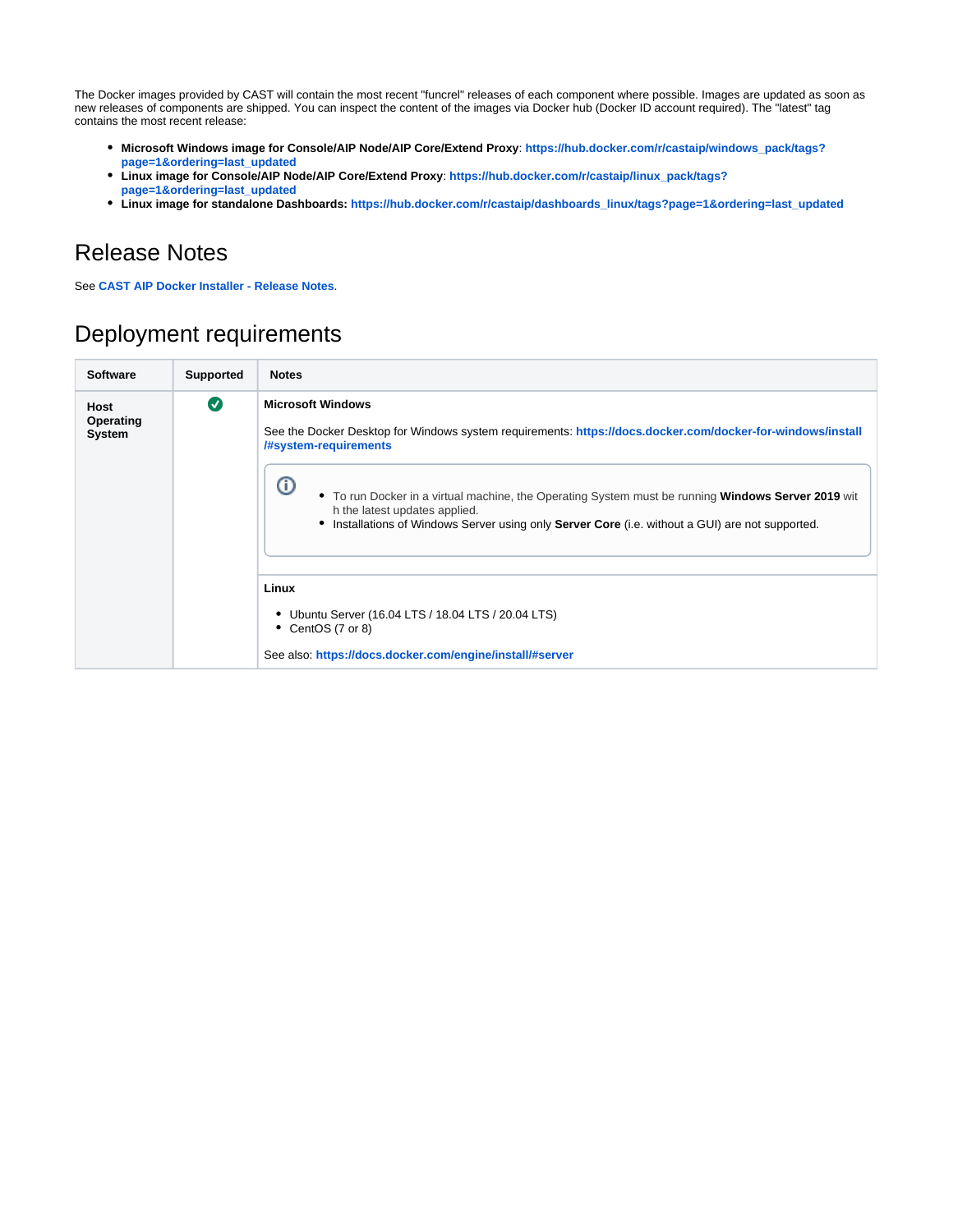| <b>Docker</b>                                                        | Ø         | <b>Microsoft Windows</b><br>Docker Desktop for Windows - latest version recommended, or one that provides:<br>• Docker Engine 19.03.5<br>docker-compose 3.0<br>• Hyper-V is required to run Docker Desktop on Microsoft Windows - see https://docs.microsoft.com/en-us<br>/virtualization/hyper-v-on-windows/quick-start/enable-hyper-v<br>• Containers for Windows must be enabled - see https://docs.docker.com/docker-for-windows/#switch-<br>between-windows-and-linux-containers. Right click the Docker Desktop icon in the system tray and click<br><b>Switch to Windows Containers:</b><br>Dashboard<br>œ<br>$\overline{c}$<br>Settings<br><b>Check for Updates</b><br>Troubleshoot<br>Switch to Windows containers<br>About Docker Desktop<br>Documentation                                                                                                                                                                             |
|----------------------------------------------------------------------|-----------|--------------------------------------------------------------------------------------------------------------------------------------------------------------------------------------------------------------------------------------------------------------------------------------------------------------------------------------------------------------------------------------------------------------------------------------------------------------------------------------------------------------------------------------------------------------------------------------------------------------------------------------------------------------------------------------------------------------------------------------------------------------------------------------------------------------------------------------------------------------------------------------------------------------------------------------------------|
|                                                                      |           | Quick Start Guide<br>Docker Hub<br>Sign in / Create Docker ID<br>Kubernetes<br>Restart Docker<br>Quit Docker Desktop<br>ange.                                                                                                                                                                                                                                                                                                                                                                                                                                                                                                                                                                                                                                                                                                                                                                                                                    |
|                                                                      |           | Linux<br>• Docker Engine 18.0<br>docker-compose 3.0<br>curl (optional) - to download the extension containing the start script from CAST Extend.<br>netstat (optional) - the installer uses this tool to check if the requested port for the installed components is free.<br>This tool is not present by default in all Linux distributions. If the tool is not present, a message is displayed<br>during the installation and you should ensure that your chosen port is indeed unused since the installer will not<br>have been able to check this. This is especially true when installing additional containers by re-running the<br>script - if you choose the same port numbers, the container will not be able to start.<br>The default port 8081 will be used to access to AIP Console from your web browser.<br>WARNING: netstat command is not available on this machine please install it, to be able to check availability of port. |
| <b>RAM</b>                                                           | $\bullet$ | 16GB RAM (minimum) for the host server. Note that by default, a container has no resource constraints and can use<br>as much of a given resource as the host's kernel scheduler allows. Please consult https://docs.docker.com/config<br>/containers/resource constraints/ for more information.                                                                                                                                                                                                                                                                                                                                                                                                                                                                                                                                                                                                                                                 |
| <b>Storage</b>                                                       | $\bullet$ | 25GB (minimum) free storage: SSD with SATA interface recommended. An installation of all components is currently<br>approximately 14GB - however, if your data resides within the Docker container, then you will need additional<br>storage.                                                                                                                                                                                                                                                                                                                                                                                                                                                                                                                                                                                                                                                                                                    |
| <b>CAST</b><br><b>Storage</b><br>Service /<br>PostgreSQL<br>instance | $\bullet$ | The Docker image does not contain a CAST Storage Service/PostgreSQL instance for the analysis data, therefor<br>e if you are installing the AIP Node/AIP Core image (Docker for Windows only) you must <i>install</i> an instance on the<br>current server (if the server is powerful enough) or on a dedicated server (recommended). The server on which<br>Docker Desktop is installed and more specifically the container in which AIP Core/AIP Node is deployed, must be<br>able to connect to this CAST Storage Service/PostgreSQL instance. Make sure that the configuration file pg_hba.<br>conf in your CAST Storage Service/PostgreSQL instance is correctly configured to meet this requirement.                                                                                                                                                                                                                                       |
| <b>Access to</b><br>Docker Hub                                       | $\bullet$ | The Docker images are hosted on https://hub.docker.com/, therefore the server on which you are performing the<br>installation must have internet access to this URL.                                                                                                                                                                                                                                                                                                                                                                                                                                                                                                                                                                                                                                                                                                                                                                             |

# <span id="page-2-0"></span>Installation